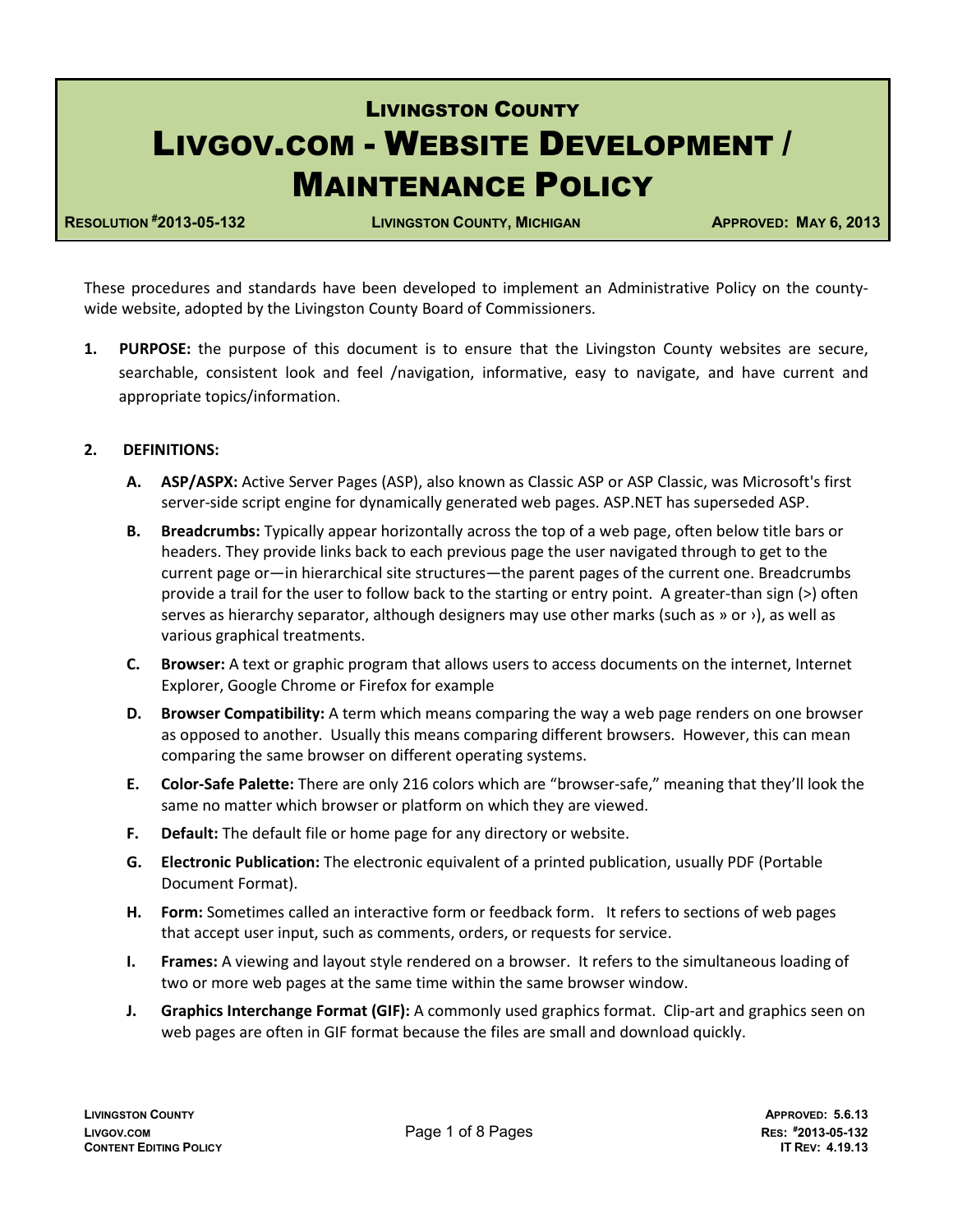- **K. Hypertext Markup Language (HTML):** A coding method used to format documents for the web. Web pages are able to be seen due in part to HTML codes, or tags, as they are more commonly known. Tags are then interpreted by the web browser, which in turn renders the web page.
- **L. Image Map:** An image or graphic with areas made to allow a user to click on them. These clickable areas are linked to other sites, pages or documents.
- **M. Joint Photographic Experts Group (JPEG or JPG):** A graphic format used on the web. JPEG images have higher color and resolution, 16 million colors as opposed to 256 colors for a GIF image.
- **N. Pixel:** A single unit of measure on a screen that relates to the rectilinear grid used by display hardware to paint images on the screen.
- **O. Portable Network Graphics (PNG):** A Raster graphics file format that supports lossless data compression. PNG was created as an improved, non-patented replacement for Graphics Interchange Format (GIF), and is the most used lossless image compression format on the Web.
- **P. Screen Resolution:** A hardware measurement of screen display. It depends upon the capabilities of the monitor, video adapter, and display software.
- **Q. Style Sheet:** A Cascading Style Sheet (CSS) defines the styles that are applied to a page or pages.
- **R. Sub site:** A subdirectory of a website that is a complete site. For example, a departmental site.
- **S. Uniform Resource Locator (URL) aka Web Address:** Describes the location and access method of a resource on the internet. A URL could be said to be what a telephone number is to a telephone or a street address is to a home.
- **T. Website:** A place on the internet. The term website refers to the all-encompassing body of information as a whole, for a particular domain name (i.e. livgov.com).
- **3. GOVERNANCE COMMITTEE:** The governance committee will consist of five (5) members. One (1) from Administration, one (1) from IT, and the other three (3) will be from various functional areas throughout the county. The governance committee is charged with the oversight of the Livingston County website. The Governance Committee will discuss and invite team members for subsequent years by November. Each committee member with the possible exception of the Administration and IT member will serve a one (1) year term.
	- **A. Governance Committee Responsibilities:** The Governance Committee will perform the following tasks when a quorum of at least three members is present:
		- **i) Site Allocation:** The Governance Committee will allocate space available on the Countywide website to departments, agencies, and the judiciary in a manner that best utilizes the County's space, staffing and financial resources.
		- **ii) Minimum Standards:** The Governance Committee will set minimum standards for the structure, appearance, and level of technology for the County Website.
		- **iii) Web Site Review:** The Governance Committee will review requested web sites and determine whether they should be included on the County website.
		- **iv) Quarterly Review:** The Governance Committee will review the site statistics on a quarterly basis and, upon recommendation of the site administrator, may make recommendations to departments, agencies, and the judiciary for page improvements that will increase accessibility or usefulness.
		- **v) Creation Guidelines Review:** The Governance Committee will annually review this policy for needed revisions.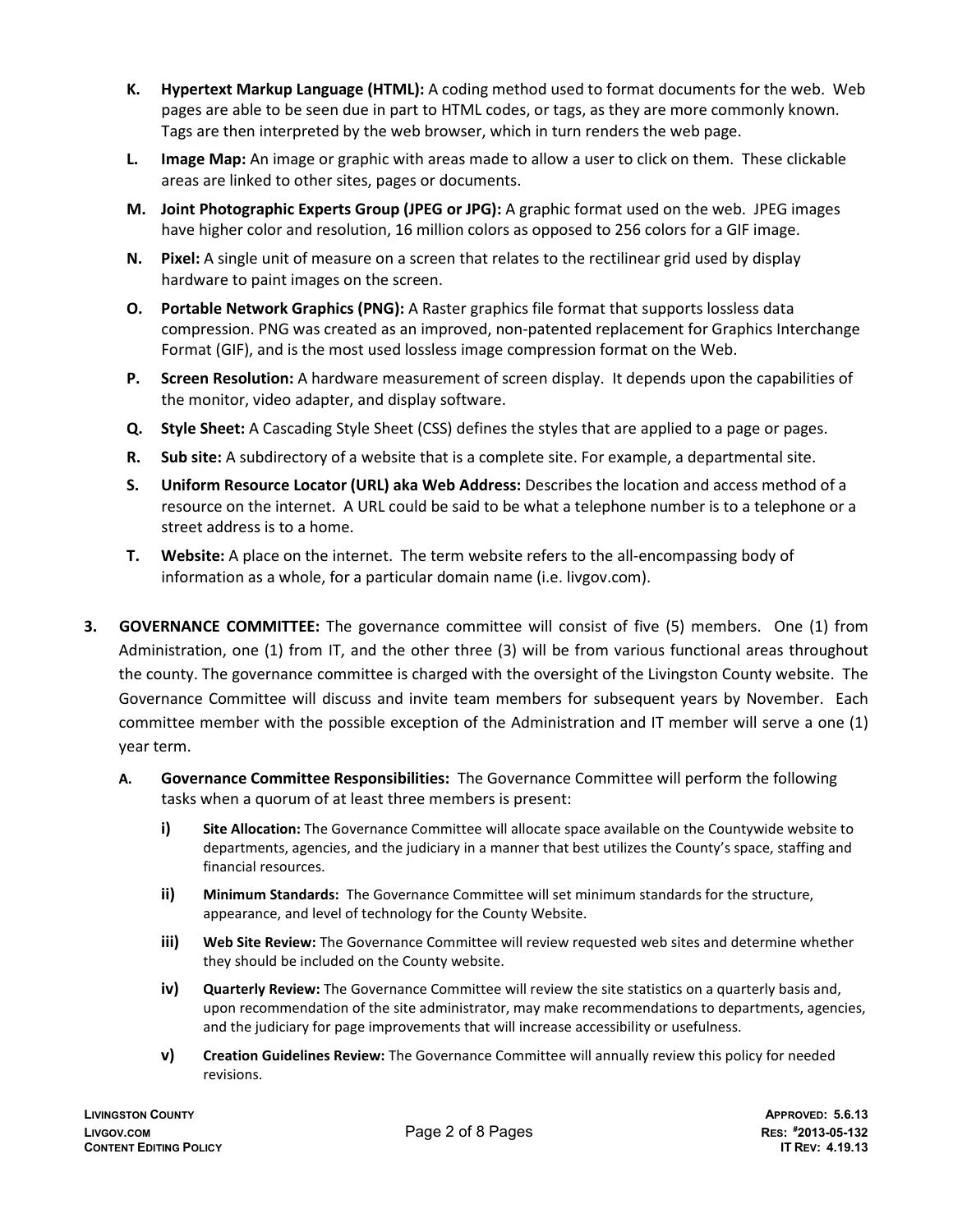- **B. Website Administrator:** A Website Administrator designated by the IT Department will provide the following services:
	- **i) Site installation and Maintenance:** The Website Administrator or the designee will be authorized to work with a service provider to install and maintain the County Website.
	- **ii) Support:** The Website Administrator will assist departments, agencies, and the judiciary by providing technical advice, support and education on website related issues.
	- **iii) Identify Improvements:** The Website Administrator will identify innovations, improvements, or trends that need to be applied to the County's site.
- **C. Web Page Approval Process:** A department, agency, or judicial web page will be added to the County website through the following process:
	- **i) Request for Inclusion:** A department, agency, or judicial director or the director's designee will submit a request to the Governance Committee to have the site included on the County website
	- **ii) Information to be Provided:** The Governance Committee will provide the requesting department, agency, or judicial office with a packet of information. The packet will contain, at a minimum, the following:
		- (1) Policies and Procedures: A copy of the current website policy and procedures.
		- (2) Site Creation Standards**:** Standards to create a site in compliance with the policy and procedures, including the available templates.
		- (3) Signature Page**:** A signature page for the requesting department, agency, or judicial director to sign, indicating that (s)he has reviewed and approved the information to be included on the website.
	- **iii) Site Design:** In consultation with the Governance Committee and Website Administrator, a department, agency, or judicial office will have a website designed as follows:
		- (1) Training**:** A department, agency, or judicial office will pay for any tools or training that it needs to produce its own site out its current year budget.
		- (2) Template**:** A template made available by the Governance Committee will be used for the first page of the each department, agency, or judicial website to provide a consistent appearance to the site.
		- (3) Page Design**:** A department, agency, or judicial office may use other provided templates for subsequent pages.
		- (4) Content**:** A department, agency, or judicial office is responsible for ensuring that its website is accurate, meets the County website policy and procedures, has the appropriate links approved and documented, and is updated on a timely basis.
- **D. Emergency:** A department, agency, or judicial office may request emergency installation of a site by asking the Website Administrator to call an urgent meeting of the Governance Committee. The Website Administrator, may update, in an emergency situation at his/her discretion without first consulting the Governance Committee, if time constraints make it impossible for the Governance Committee to assemble.
- **E. Denial and Appeal:** If the Governance Committee denies the requesting department, agency, or judicial office the right to install information and/or links on the County website, the department, agency, or judicial office director or their designee may appeal the decision to the Chief Information Officer (CIO), then County Administrator, and final appeal to the Board of Commissioners.
- **F. Non-Compliance:** If a department, agency, or judicial office fails to maintain its site, or provides information to the site that fails to meet the County policies or procedures, the Governance Committee may remove it from the County website.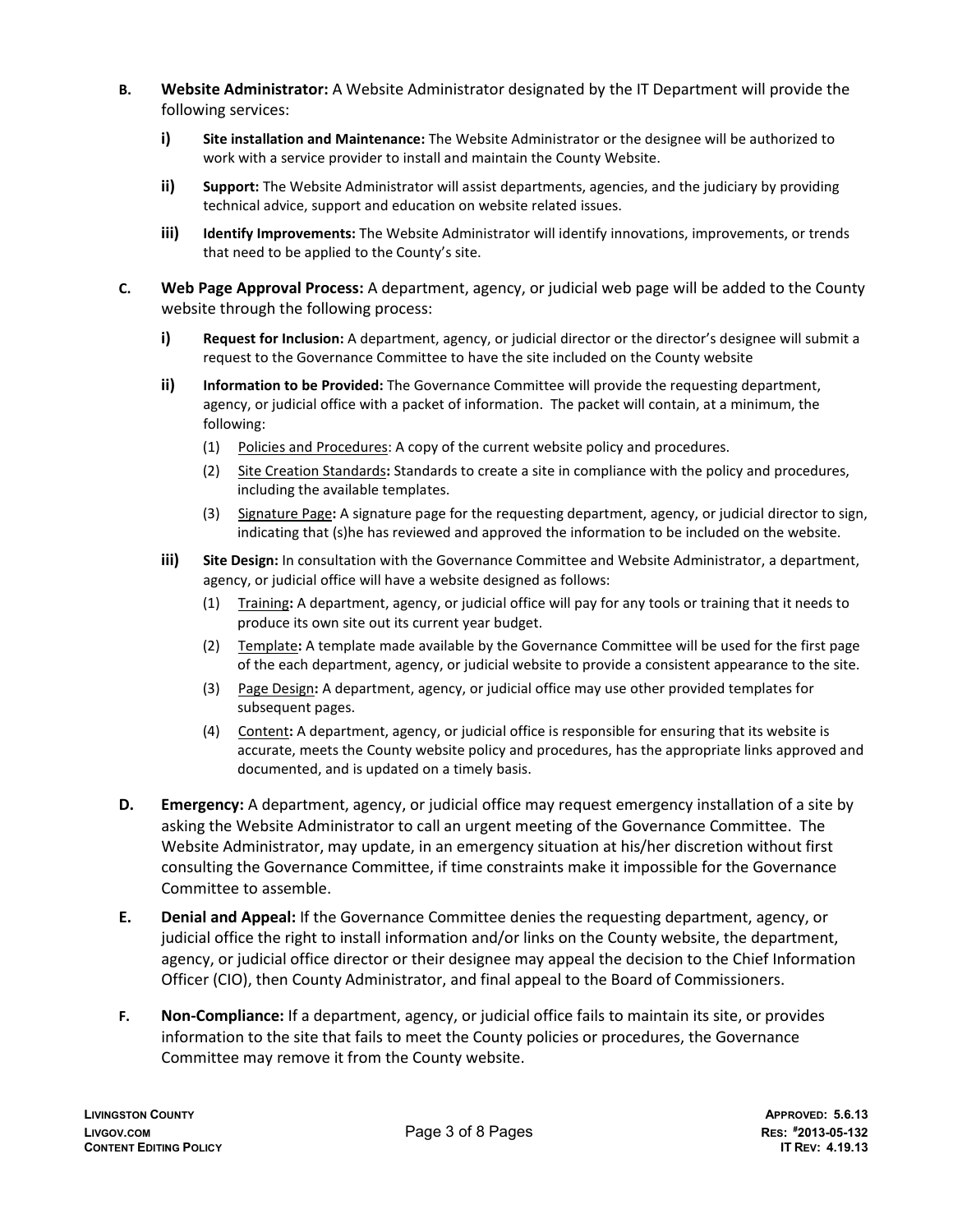- **i)** If a department's, agency's, or judicial office's information and/or links are recommended for removal, the department, agency, or judicial office director or their designee may appeal the decision to the Information Technology CIO, then the County Administrator, and final appeal may be made to the Board of Commissioners
- **ii)** If a department, agency, or judicial office is posting inappropriate information, as determined by the Governance Committee, that department, agency, or judicial office will then have all website changes routed through a workflow process for final approval prior to being published on the website.

# **4. STANDARDS:**

- **A. Technology Usage:** Each department, agency and judicial office participating in the county-wide website will meet the following technical specifications:
	- **i) Department Site:** Each department, agency and judicial office will have a website.
	- **ii)** Each graphic will be resized to the size it is meant to be rendered on the screen prior to adding to the page; to maximize loading speed for users.
	- **iii) Portraits:** Individual portraits will be no larger than 200x300 pixels.
	- **iv) Page Resolution:** Pages are to be designed for a 900 pixel width.
	- **v) Colors:** County web pages will adhere to the county's stylesheet.
		- (1) Page Backgrounds**:** All page backgrounds will adhere the county's stylesheet and will not contain background images.
		- (2) Text**:** Text will adhere to the county's stylesheet.
	- **vi) Browsers:** The county will make a reasonable effort to ensure that its website will support the most commonly used web browsers.
	- **vii) Typeface:** will be consistent with the county's stylesheet.
	- **viii) Special Effects and Interactivity:** Special effects and interactivity will be limited, at the discretion of the Governance Committee. A clear purpose for such effects must be furnished with the department's request.
	- **ix) YouTube Videos:** Refer to the YouTube procedures document to add videos to the site. You must comply with standards set forth in procedures document.
- **B. Uniformity:** Departmental, agency, and judiciary pages will have the same appearance and general navigation standards to ensure ease of user for the viewer.
	- **i) Page Templates:** County departments, agencies and judicial offices will use the provided template for the home page of their section. Subsequent page templates are available for content editor use.
	- **ii) Logo and Name:** All County websites will bear the county logo, county name on all web pages.
	- **iii)** Navigation: For ease of user navigation, all county web pages will provide the following:
		- (1) Main Page Link**:** Each sub-site will contain a link back to the county home page.
		- (2) Main Department Page**:** Each department, agency or judicial site will provide a link back to the departmental home page.
	- **iv) Header and Footer:** Each county department, agency, or judicial home page will use consistent headers, footer, background colors and text sizes, so they will size proportionally when viewed.
		- (1) Header**:** Each department, agency or judicial website's header will contain the department's, agency's, or judicial office's name, building name, address and telephone numbers on the home page.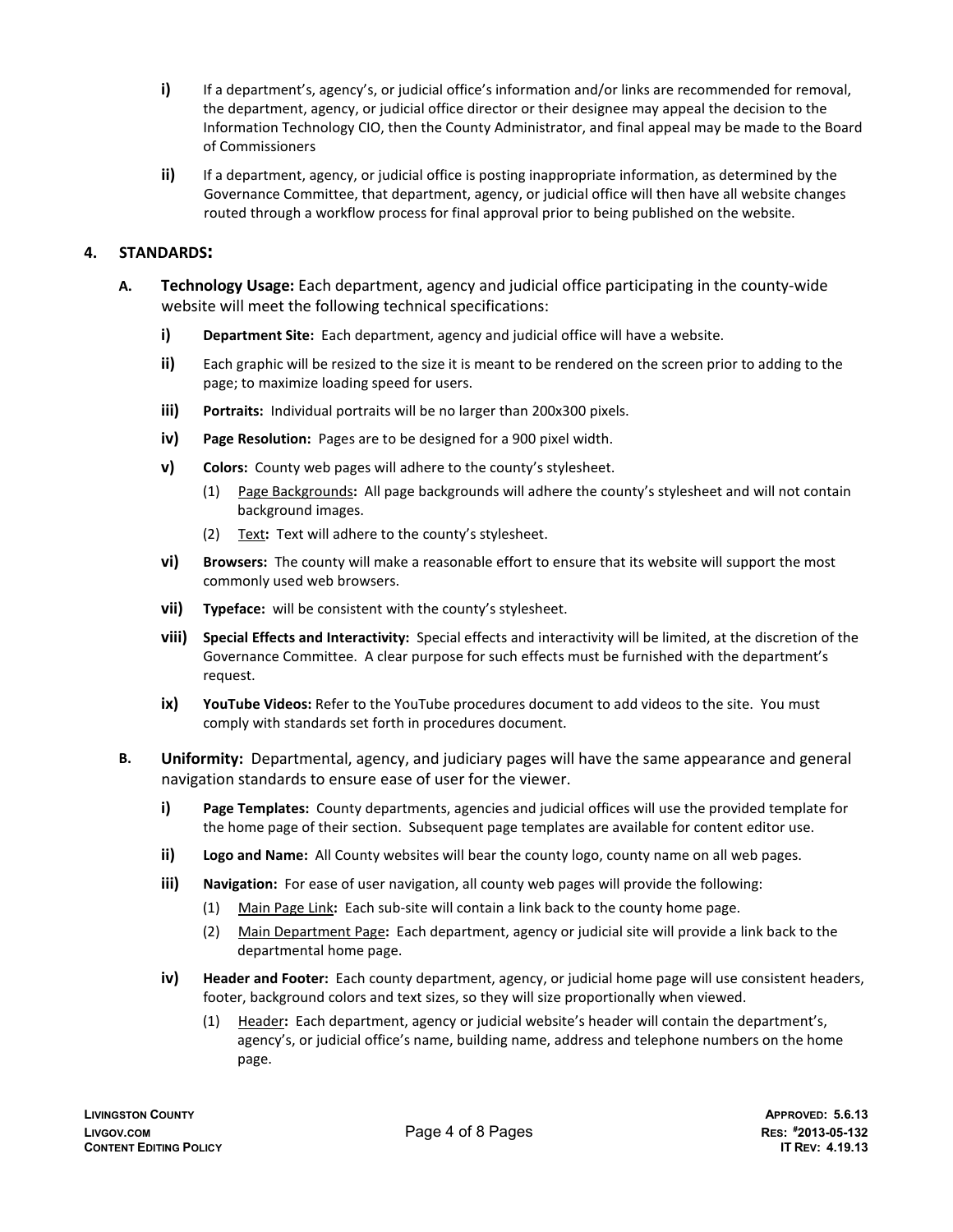- (2) Footer**:** Each department's, agency's or judicial office's page will have a footer, which will contain a dated copyright mark, a link to the Privacy and Accessibility Policies, the date of the last update, and an email address for the Website Help Desk.
- (3) Duplication**:** To save County resources, content on individual County web pages will avoid duplication whenever possible.
- (4) Copyright **Protection:** Steps will be taken to ensure that text and images incorporated into the county-wide website do not violate copyrights of third parties.
- (5) Communications**:** If public communications with the county through the website, then the public will be informed that all such communications are public and cannot be kept confidential. Any requests for public records will be handled in accordance with the Electronic Mail Management policy and the Freedom of Information Act.
- (6) Embedded Advertising**:** The Livingston County website will not contain advertising of any sort for a for-profit organization.

#### **C. Website Links:**

- **i)** References or Links: Reference or links to other individuals, department, businesses, government, or judicial agencies may be included in the county-wide website only if the department, agency, or judicial office making the reference or link has permission in writing from the subject of the reference or link.
- **ii)** Exceptions: Reference or links to the Federal government of the United States, departments of the State of Michigan or public educational institutions do not require permission from the subject, due to the complexity of locating the author in such large organizations.
- **iii)** Maintenance: A department has the responsibility of ensuring that links on its website remain current and appropriate for use under these policies and procedures. Periodic link reporting will be available or provided, that the department will use to identify broken links. Identified broken links will be updated or deleted.
- **iv)** External Website Requests (link from Livingston County Website to external website): Other site administrators who wish Livingston County link to their sites will need to submit a written request to the website HelpDesk which will forward the request to the Governance Committee.
	- (1) Links to external websites are intended to provide information about works and projects that promote county business and development and provide information about other government resources and services. The Livingston County website is not a public forum. The Livingston County Department of Information Technology review all link request for adherence to these criteria:
		- (a) The relationship and importance of the link requested to the standard functions of the county.
		- (b) The availability of county resources to monitor and maintain the website.
		- (c) The significance of materials contained on the linked site.
		- (d) The county website will not link to for-profit entities.
	- (2) Any third party website that links to the Livingston County website:
		- (a) Shall not include county website pages within a page, frame, browser or border environment of their site without the expressed consent of the Livingston County Governance Committee.
		- (b) May not reproduce Livingston County website content.
		- (c) Shall not imply that Livingston County is endorsing or sponsoring it or its products or services.
		- (d) Shall not use Livingston County trademarks without prior written permission.
		- (e) Shall not contain content that could be construed as distasteful, offensive or controversial.
	- (3) Notwithstanding adherence to the above-stated criteria, all link requests are subject to approval by the Website Governance Committee. Livingston County may deny or rescind permission to link to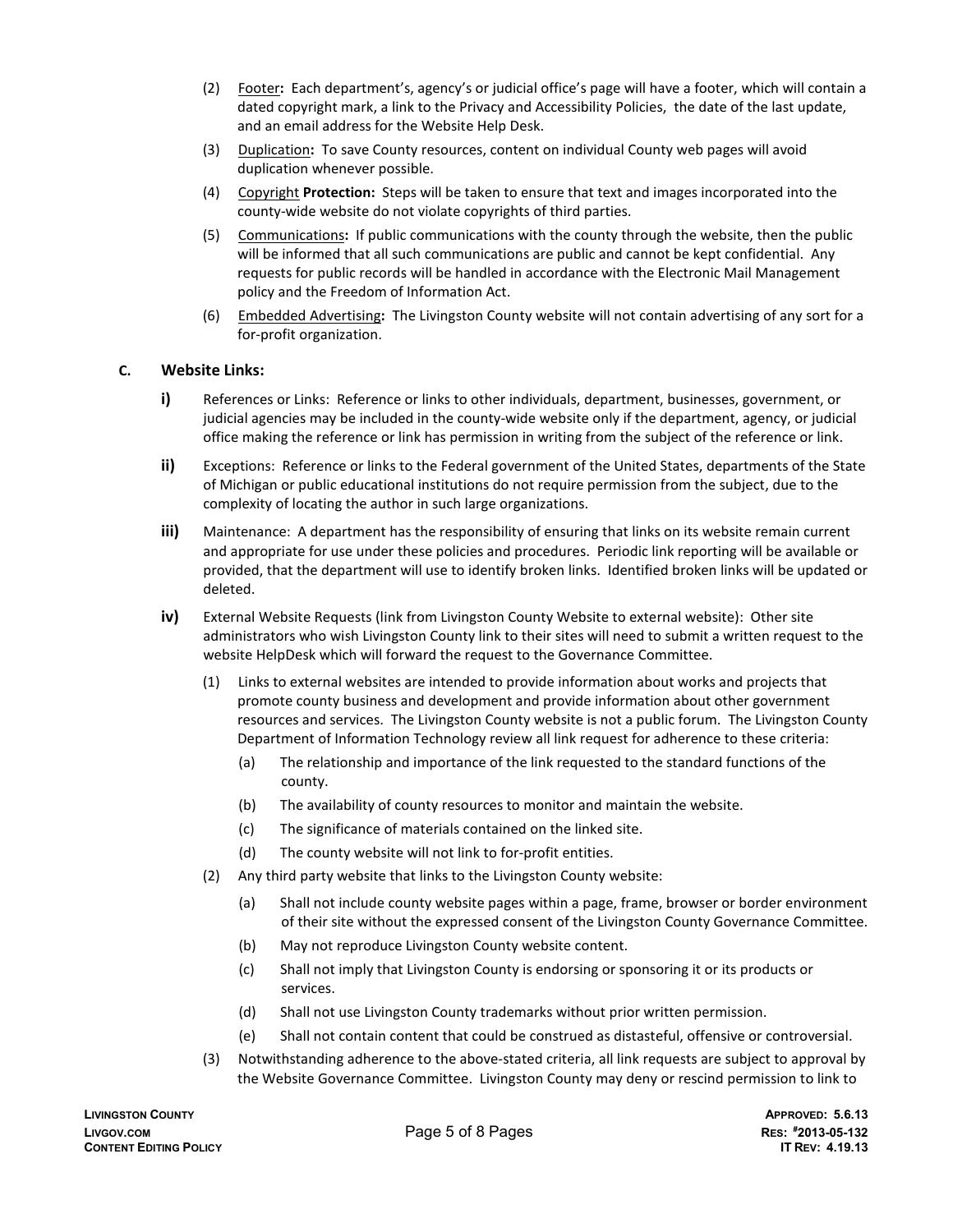the county website, and to require termination of any link to the site, for any reason in its sole discretion.

# **5. PROCEDURES**

#### **A. Permission Management:**

**i)** It is recommended that website administrators grant users access by adding them to standard, default SharePoint groups (such as Members, Visitors, and Owners).

#### **B. Livingston County permissions, as defined by roles:**

- **i) Content Editor/Manager:** Functions Content Editor/Managers may perform are restricted to:
	- (1) Editing content on an existing page
	- (2) Creating SharePoint lists (defined by permissions)
	- (3) Adding/editing documents
	- (4) Adding/editing images
	- (5) Adding a new page
	- (6) Adding/editing web parts (defined by permissions)
		- (a) Content web parts
		- (b) List web parts
		- (c) Google map web parts
		- (d) YouTube Videos
	- (7) Managing navigation at the subsite level
	- (8) Deleting a page, document or image
	- (9) Adding/managing folders within the site collection (defined by permissions)
- **ii)** Content editors/managers may publish to the SharePoint 2010 site to which they have access (defined by permissions).
- **C. IT Designates:** IT designates have permissions assigned at the **site owner** level in SharePoint 2010. They have all content editor/manager permissions. They also have permissions that allow them to manage Root level navigation and all site settings.
- **D. Information architecture:** A site's information architecture is like the table of contents for a book: It determines how the information in that site  $-$  its Web pages, documents, lists, and data  $-$  is organized and presented to the site's users. Information architecture is often recorded as a hierarchical list of sites, site content, search keywords, data types, and other concepts.
- **E. File types:** The Livingston County (and all subsites) is a collection of multiple file formats: Word, PowerPoint, Excel, PDFs, images and some video file formats.
- **F. Check-in/check-out:** Livingston County requires that all pages be checked-out for editing. Requiring documents to be checked out prevents multiple people from making changes at the same time, which can create editing conflicts and lead to confusion.
- **G. Document Approval:** Document approval is covered by the current Livingston County policies.
- **H. Workflows:** Workflows will be implemented by Livingston County as appropriate.
- **I. Content Types:** Content Types, sites columns, page layouts, etc. will be created and governed by Oakland County.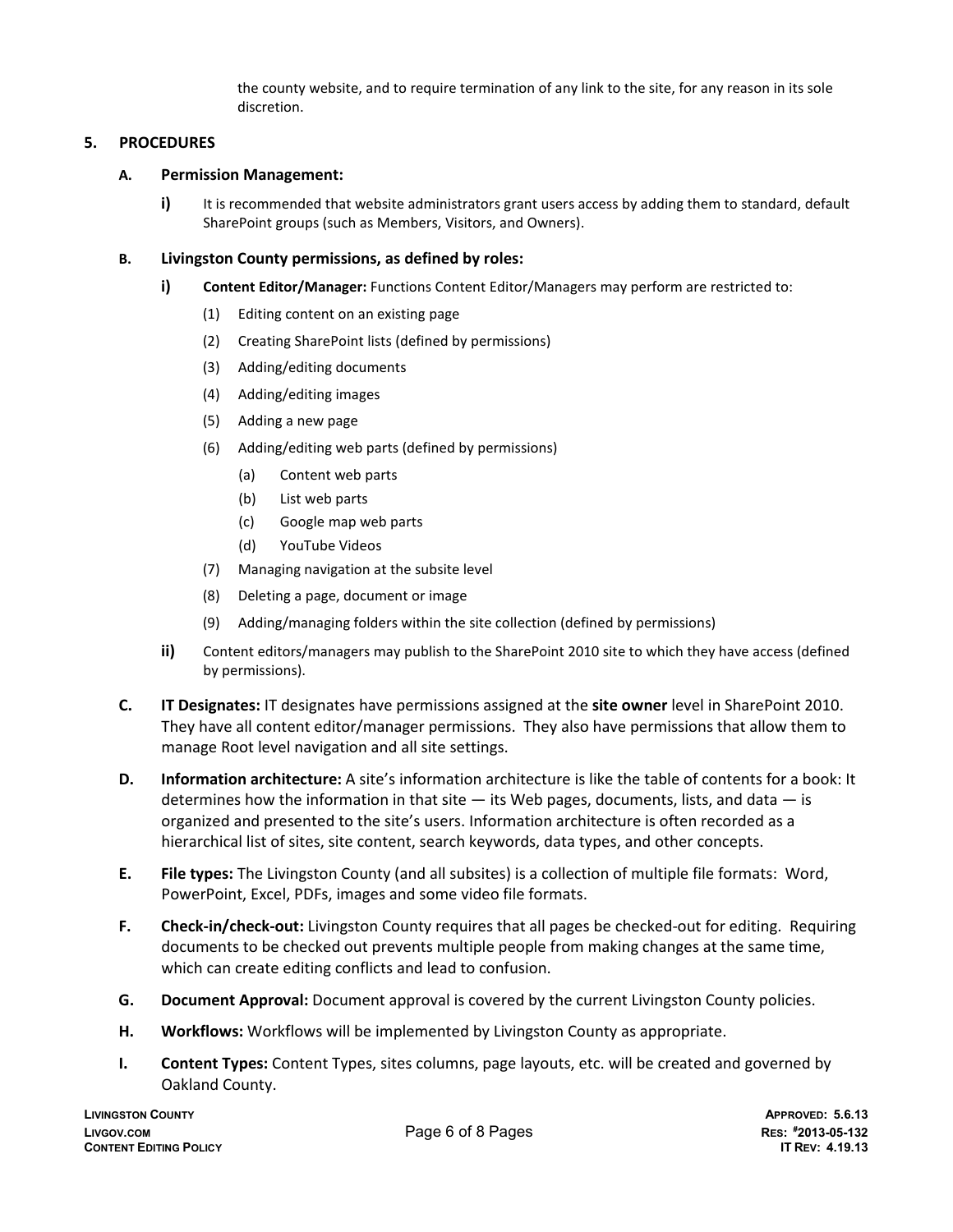- **J. Site lifecycle and retirement:** To ensure that all sites within the environment are being used and don't become "stale", all pages/files will be reviewed at least once a year to see if they are still being used and contain current content.
	- **i)** Sites that have not been accessed/untouched for 90 days may be deleted. Site owners will receive an email warning before this action takes place.

## **K. Storage\file limits Review standards with technical staff once infrastructure is built.**

- **i)** By default, SharePoint Online imposes a 50 MB minimum limit on the size of a single document that can be uploaded into a library. Storage quotas can be increased for all sites.
- **ii)** Site owners will receive alerts when their storage is @ 90% of quota. SharePoint administrators can override storage quotas if necessary.

## **L. Classification of information**

- **i)** Livingston County content will be classified as PUBLIC USE for this implementation. As the application and internal use evolves, media may be classified based on the values listed below.
	- (1) INTERNAL is not to be transmitted outside Livingston County. The INTERNAL classification is set as the default. Therefore content that is not classified is considered to be INTERNAL.
	- (2) CONFIDENTIAL is not to be transmitted or shared with anyone who does not have authorization to see it.
	- (3) PUBLIC USE has been deemed to not contain proprietary or confidential information and may be shared with anyone inside or outside the company.
	- (4) PRIVILEGED is regarded as attorney-client communication and shall be dated and not transmitted or shared with anyone who does not have authorization to see it.
	- (5) COPYRIGHTED shall be assumed to be protected by copyright and shall be dated and marked. It shall show the copyright owner's name and shall not be reproduced in electronic or hard-copy form without authorization.
- **M. Search:** All content (sites, lists, libraries, pages, etc.) will be searchable unless Livingston County site owner's requests that their site/information is not indexed.
	- **i)** When you prevent the content of a site from appearing in search results, the content of all the sub-sites below it also is blocked from appearing in search results, as well. By default, content with restricted permissions does not appear in search results for users who don't have the permissions to read it. You can change that so that restricted content does display in search results, but users won't be able to open content they don't have permission to.
- **N. YouTube Video Posting:** Videos can be made available on the Livingston County website through posting on YouTube. Using YouTube reduces the storage space needed, uses a proven technology and gives us a level of marketing. Please refer to the YouTube Manual for more detailed posting instructions.
	- **i)** Departments will have their own login and password. IT will retain the user ID and password, for each department.
	- **ii)** Department Managers/Department Heads will request the YouTube User ID and Password through the IT HelpDesk [\(helpdesk@co.livingston.mi.us\)](mailto:helpdesk@co.livingston.mi.us).
	- **iii)** IT will set up the account and return the login information to the requestor within 3 days.
	- **iv)** Departmental Content Editors will post their own events and embed or link them in their site pages, if they desire.
	- **v) YouTube Posting Requirements:**